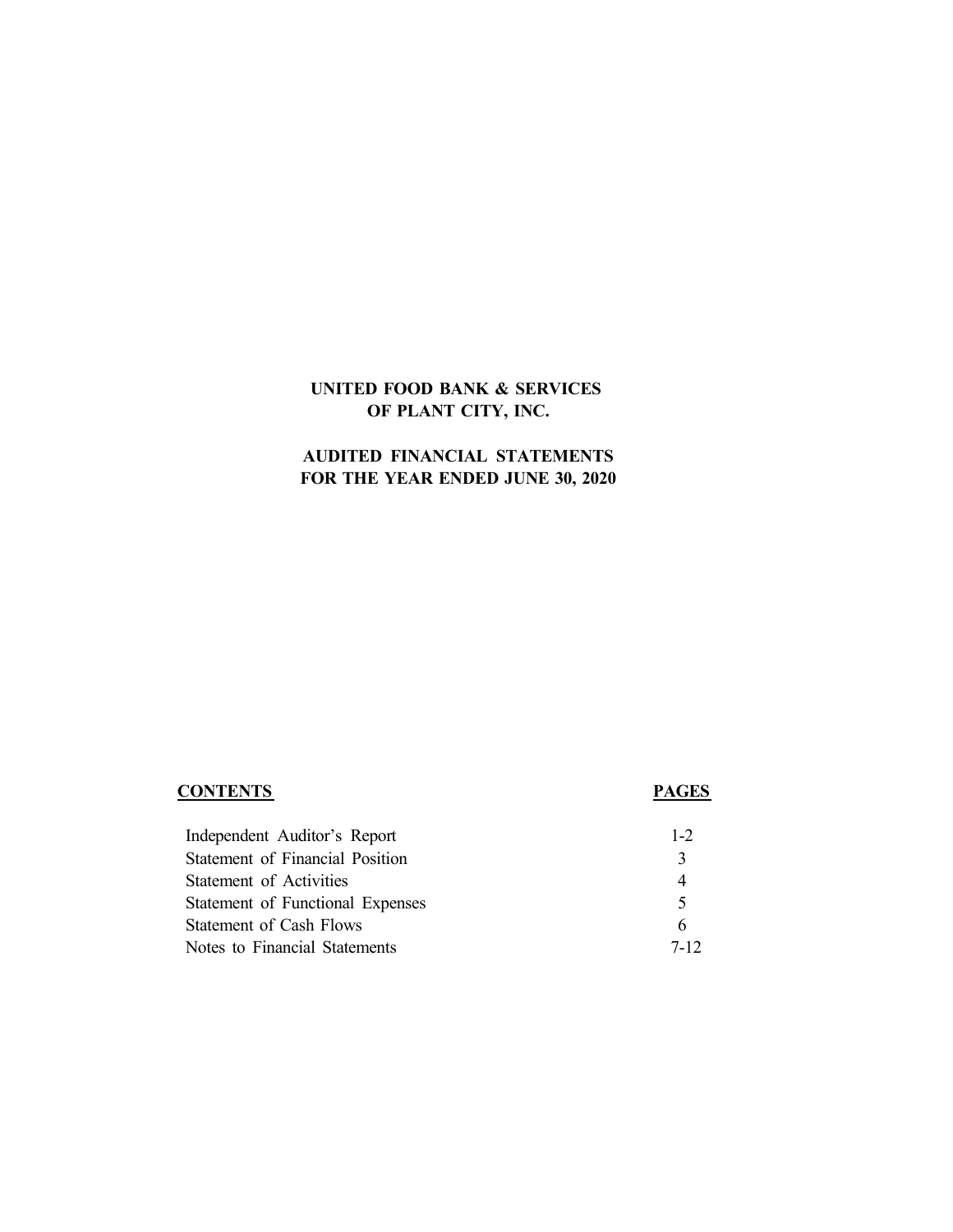

#### INDEPENDENT AUDITOR'S REPORT

#### To the Board of Directors United Food Bank & Services of Plant City, Inc.

for the year then ended, and the related notes to the financial statements.

#### Management's Responsibility for the Financial Statements

From the state of Bublic Accountants and Consultants<br>
any a Ahander's and Consultants and Consultants<br>
any a Ahander's and States (e. Bank Pick Barador, F. 3581 P. (8:5) 889-8297 F. (8:5) 889-8227<br>
The the Board of Directo **Examplementation Control Control Control Control Control Control Control Control Control Control Control Control Control Control Control Control Control Control Control Control Control Control Control Control Control Co** 1997's Alexander 81, Ste Re, Pant Givy FL 38689 P: (813) 762 8604 F: (813) 762 8726<br>
1141 Professional Park Dr., Brandian, FL 33611 P: (813) 689-3697 F: (813) 689-2227<br> **To the Board of Directors**<br>
1141 Professional Park D whether due to fraud or error. To the Board of Directors<br>
United Food Bank & Services of Plant City, Inc.<br>
We have audited the accompanying financial statements of United Food Bank & Services of Plant<br>
City, Inc. (a nonprofit organization), which compri To the Board of Directors<br>
Whave audited the accompanying financial statements of United Food Bank & Services of Plant<br>
We have audited the accompanying financial statement of financial position as of June<br>
City, Inc. (a n For the band of provides of Plant City, Inc.<br>
We have andied the accompanying financial statements of United Food Bank & Services of Plant<br>City, Inc. (a nonprofit organization), which comprise the statement of financial po

#### Auditor's Responsibility

assurance about whether the financial statements are free of material misstatement.

The manner and the metal statement of financial statement of financial position as of June<br>City, Inc. (a nonprofit organization), which comprise the statement of financial position as of June<br>30, 2020, and the related stat 30, 2020, and the related statement of activities, statement of functional expenses and cash flows<br>for the year then ended, and the related notes to the financial statements.<br> **Management's Responsibility for the Financial** For the year then ended, and the related notes to the financial statements.<br>
Management's Responsibility for the Financial Statements<br>
Management's Responsibility for the Financial Statements<br>
Management is responsible for Management's Responsibility for the Financial Statements<br>Management is responsible for the preparation and fair presentation of these financial statements in<br>encodence with accounting principles generally accepted in the U **Management's Responsibility for the Financial Statements**<br>
Management is responsible for the preparation and fair presentation of these financial statements in<br>
incroductes the estiga, implementation, and maintenance of i Management is responsionally for the variancian ond fair presentation of these financial statements in succeediance with accoording principles generally accepted in the United States of America; this includes the design, i Management is responsible for the preparation and fair presentation of these financial statements in a<br>according compile generally accepted in the United States of America, this<br>includes the design, implementation, and mai such an audit also includes the more proporation and more also includes the design infinite principles generally accepted in the United States of America; this includes the design, implementation, and maintenance of intern accountance wand train-particles accounting prompton accelerate are on consideration and fair presentation, and maintenance of internal controls relevant to the preparation and fair presentation of financial statements tha overall presentation of the financial statements. Andard eact of Letters.<br>
Anditor's Responsibility is to express an opinion on these financial statements based on our audit. We<br>conducted our audit in accordance with auditing standards generally accepted in the United St

for our audit opinion.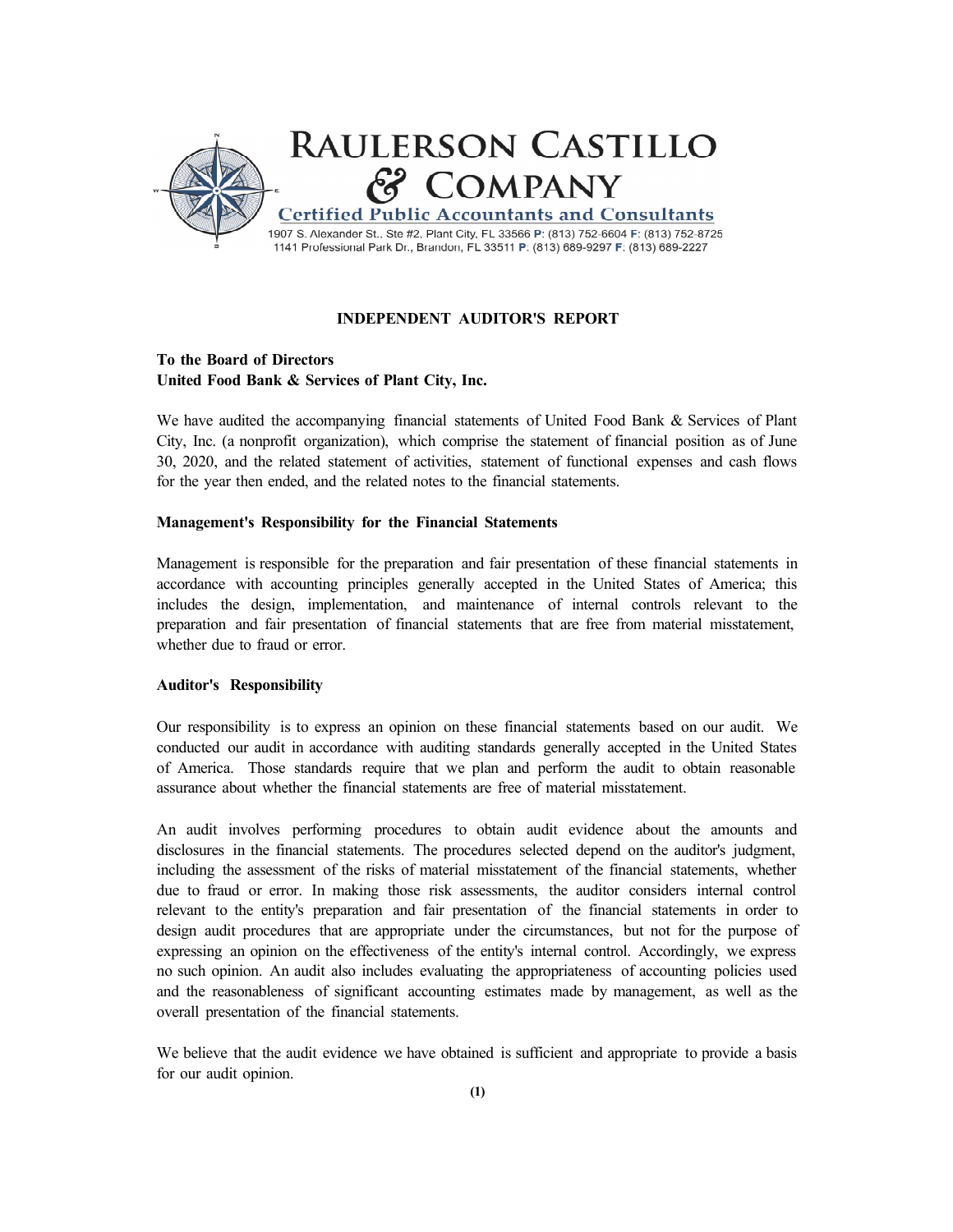#### Opinion

**Opinion**<br>In our opinion, the financial statements referred to above present fairly, in all material respects,<br>the financial position of United Food Bank & Services of Plant City, Inc. as of June 30, 2020, and<br>its changes **Opinion**<br>In our opinion, the financial statements referred to above present fairly, in all material respects,<br>the financial position of United Food Bank & Services of Plant City, Inc. as of June 30, 2020, and<br>its changes **Opinion**<br>In our opinion, the financial statements referred to above present fairly, in all material respects,<br>the financial position of United Food Bank & Services of Plant City, Inc. as of June 30, 2020, and<br>its changes principles generally accepted in the United States of America.

Raulerson Castillo & Company Certified Public Accountants

Plant City, Florida September 16, 2020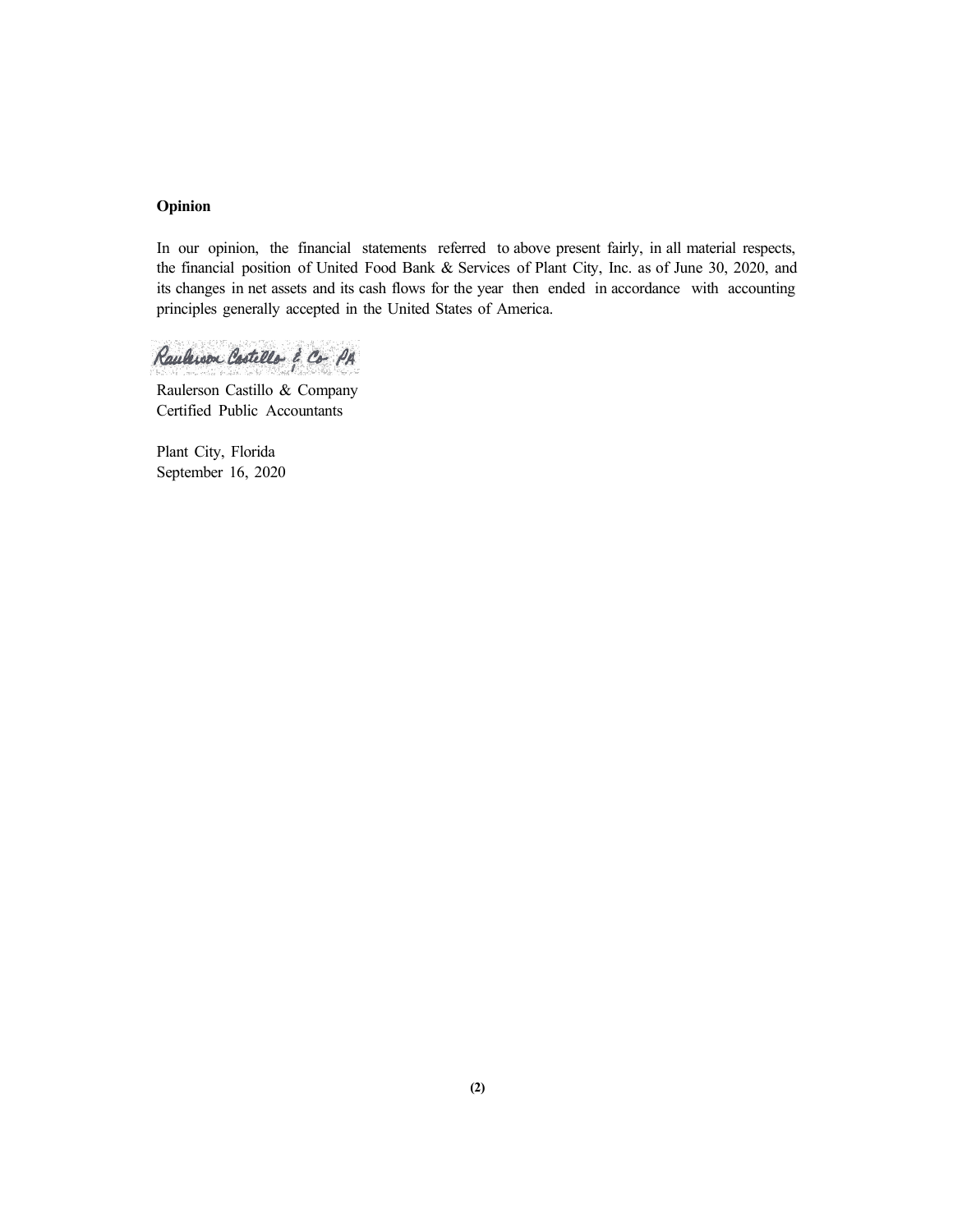# STATEMENT OF FINANCIAL POSITION

#### ASSETS

| UNITED FOOD BANK & SERVICES OF PLANT CITY, INC.                 |                            |
|-----------------------------------------------------------------|----------------------------|
| STATEMENT OF FINANCIAL POSITION                                 |                            |
| <b>AS OF JUNE 30, 2020</b>                                      |                            |
| <b>ASSETS</b>                                                   |                            |
| <b>CURRENT ASSETS</b>                                           |                            |
| Cash & Cash Equivalents                                         | \$<br>588,931              |
| Other Current Assets                                            | 1,767                      |
| Inventories, Note J                                             | 524,281                    |
| <b>Total Current Assets</b>                                     | 1,114,979                  |
|                                                                 |                            |
| PROPERTY, PLANT, AND EQUIPMENT<br>Land                          | 79,707                     |
| Land Improvements                                               | 113,728                    |
| <b>Building</b>                                                 | 277,899                    |
| Freezers                                                        | 70,146                     |
| Computers                                                       | 21,244                     |
| Vehicles                                                        | 33,675                     |
| Furniture, Fixtures, and Equipment                              | 12,534                     |
| <b>Total Cost</b>                                               | 608,933                    |
| Less, Accumulated Depreciation                                  | (158, 317)                 |
| Total Property, Plant, and Equipment                            | 450,616                    |
| <b>TOTAL ASSETS</b>                                             | 1,565,595<br><sup>\$</sup> |
| <b>LIABILITIES AND NET ASSETS</b>                               |                            |
|                                                                 |                            |
| <b>CURRENT LIABILITIES</b><br>Current Portion of Long Term Debt | \$<br>12,589               |
| Note Payable                                                    | 36,712                     |
| Credit Card Payable                                             | 9,723                      |
| Accrued Expense                                                 | 8,386                      |
| Total Current Liabilities                                       | 67,410                     |
| <b>LONG-TERM DEBT, Net of Current Portion</b>                   | 250,895                    |
| Total Liabilities                                               | 318,305                    |
| <b>NET ASSETS</b>                                               |                            |
| Net Assets without Donor Restrictions                           | 1,247,290                  |
| Net Assets with Donor Restrictions                              |                            |
| <b>Total Net Assets</b>                                         | 1,247,290                  |
|                                                                 |                            |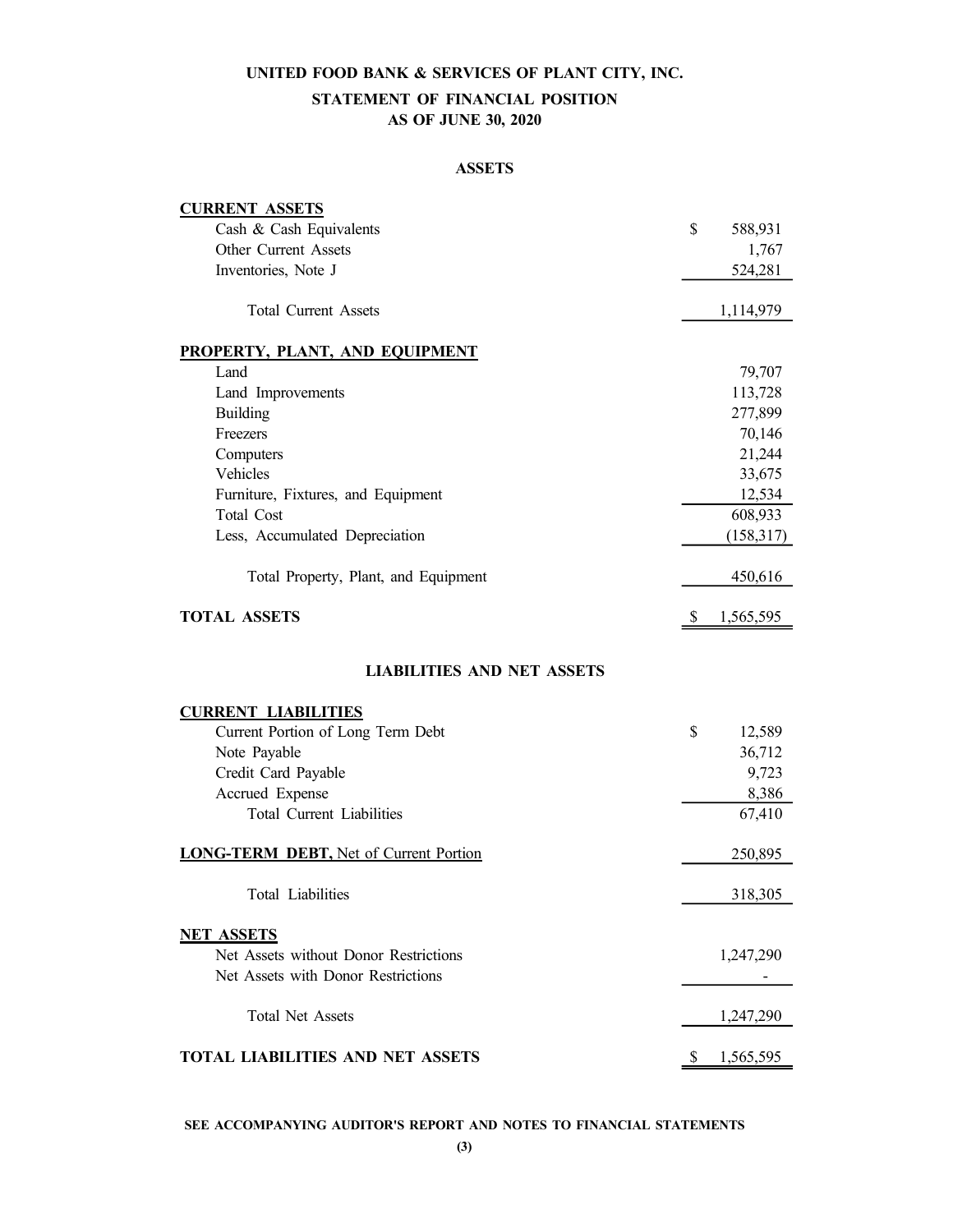# STATEMENT OF ACTIVITIES AS OF JUNE 30, 2020

| UNITED FOOD BANK & SERVICES OF PLANT CITY, INC. |                 |           |
|-------------------------------------------------|-----------------|-----------|
| STATEMENT OF ACTIVITIES<br>AS OF JUNE 30, 2020  |                 |           |
| <b>SUPPORT</b>                                  |                 |           |
| Donations                                       | \$<br>6,321,829 |           |
| United Way                                      |                 | 43,472    |
| Grants                                          |                 | 288,458   |
| Fundraising                                     |                 | 61,409    |
| Rental Income                                   |                 | 27,950    |
| Interest Income                                 |                 | 162       |
| <b>Total Support</b>                            | 6,743,280       |           |
| <b>EXPENSES</b>                                 |                 |           |
| Program Expenses<br>Programs                    | 6,342,180       |           |
| <b>Support Services</b>                         |                 |           |
| Fundraising                                     |                 | 109,735   |
| General and Administrative                      |                 | 47,660    |
| <b>Total Expenses</b>                           | 6,499,575       |           |
| <b>CHANGE IN NET ASSETS</b>                     |                 | 243,705   |
|                                                 |                 |           |
| NET ASSETS, BEGINNING OF YEAR                   |                 | 1,003,585 |
| <b>NET ASSETS, END OF YEAR</b>                  | \$<br>1,247,290 |           |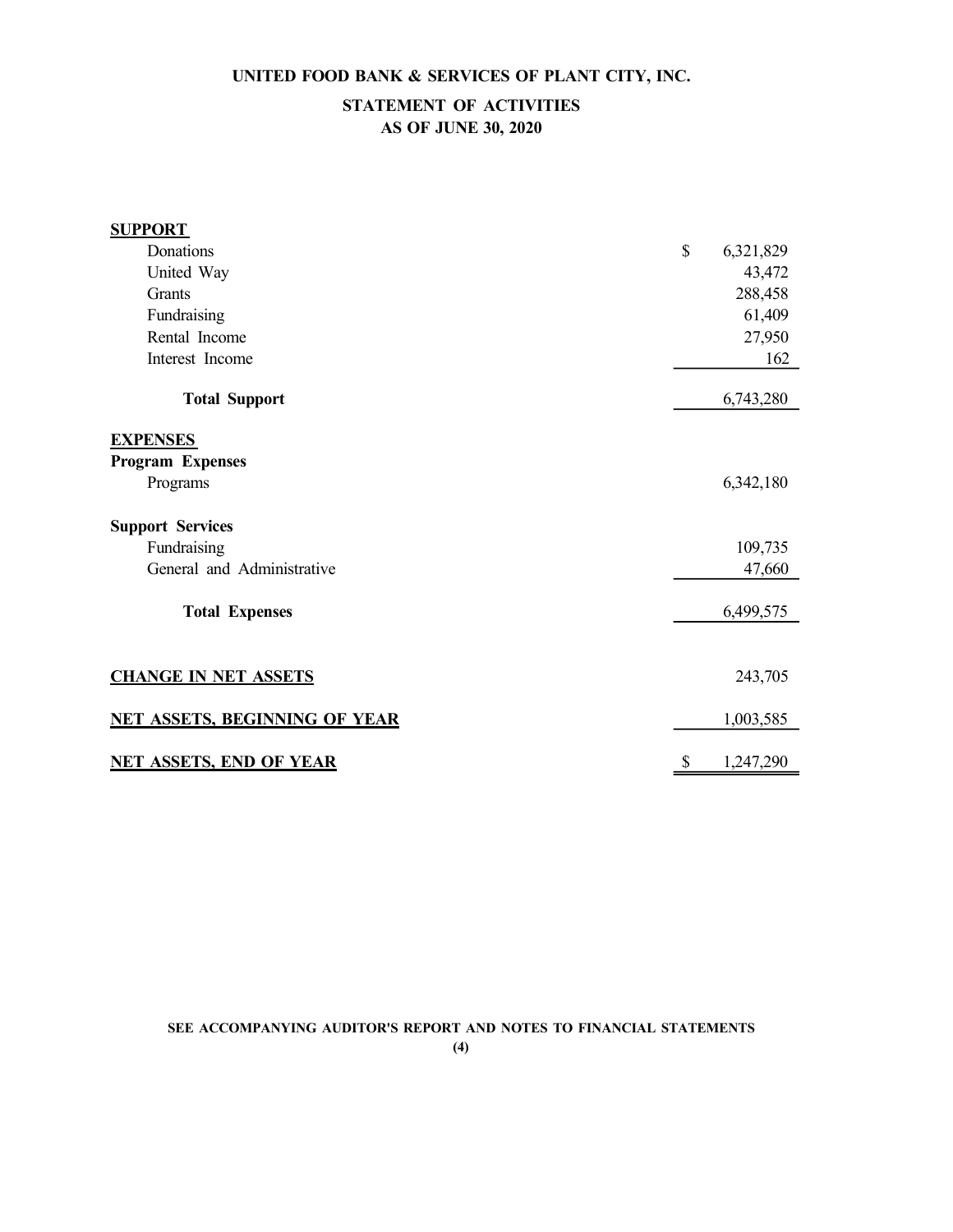# UNITED FOOD BANK & SERVICES OF PLANT CITY, INC. STATEMENT OF FUNCTIONAL EXPENSES AS OF JUNE 30, 2020

|                                  |                                                | <b>AS OF JUNE 30, 2020</b>                   |                                             |                         |
|----------------------------------|------------------------------------------------|----------------------------------------------|---------------------------------------------|-------------------------|
|                                  | <b>Programs</b>                                | <b>Fundraising</b>                           | <b>General</b> and<br><b>Administrative</b> | <b>Total</b>            |
| Payroll Expense<br>Payroll Taxes | $\boldsymbol{\mathsf{S}}$<br>143,148<br>11,249 | $\boldsymbol{\mathsf{S}}$<br>40,899<br>3,214 | 20,449<br>$\mathbb{S}$<br>1,607             | 204,497<br>\$<br>16,070 |
| Total Payroll                    | 154,397                                        | 44,113                                       | 22,056                                      | 220,567                 |
| Accounting                       | 2,663                                          | 1,332                                        | 1,332                                       | 5,326                   |
| Advertising                      |                                                | 4,738                                        |                                             | 4,738                   |
| Auto and Truck Expenses          | 15,560                                         |                                              |                                             | 15,560                  |
| <b>Bank Charges</b>              |                                                |                                              | 372                                         | 372                     |
| <b>Building Management</b>       | 2,795                                          |                                              |                                             | 2,795                   |
| Client Services                  | 116,858                                        |                                              |                                             | 116,858                 |
| Contract Labor                   | $\overline{\phantom{a}}$                       | 993                                          |                                             | 993                     |
| Depreciation                     | 18,389                                         | 2,299                                        | 2,298                                       | 22,986                  |
| Food Distributed                 | 5,948,737                                      |                                              |                                             | 5,948,737               |
| Fundraising                      |                                                | 39,648                                       |                                             | 39,648                  |
| Gifts                            |                                                | 1,193                                        |                                             | 1,193                   |
| Grant Writing                    | 29,839                                         |                                              |                                             | 29,839                  |
| Insurance                        | 4,413                                          |                                              | 13,022                                      | 17,435                  |
| Interest                         | 10,636                                         |                                              |                                             | 10,636                  |
| Lawn Care                        | 2,040                                          |                                              |                                             | 2,040                   |
| Meals and Entertainment          | 1,925                                          | 1,925                                        |                                             | 3,850                   |
| Office Expense                   | 10,547                                         | 5,273                                        | 5,272                                       | 21,093                  |
| Pest Control                     |                                                |                                              | 155                                         | 155                     |
| Postage                          | 387                                            | 773                                          | 387                                         | 1,546                   |
| Printing and Copying             |                                                | 2,532                                        |                                             | 2,532                   |
| Repair and Maintenance           | 4,876                                          |                                              |                                             | 4,876                   |
| Subscriptions and Dues           |                                                | 374                                          |                                             | 374                     |
| Taxes and Licenses               | 2,939                                          |                                              | 125                                         | 3,064                   |
| Telephone                        | 1,885                                          | 742                                          | 741                                         | 3,368                   |
| Utilities                        | 13,295                                         | 3,799                                        | 1,899                                       | 18,993                  |
| <b>Total Expenses</b>            | 6,342,180<br><sup>8</sup>                      | 109,735<br>$\mathbb{S}$                      | 47,660<br>$\mathbb{S}$                      | \$6,499,575             |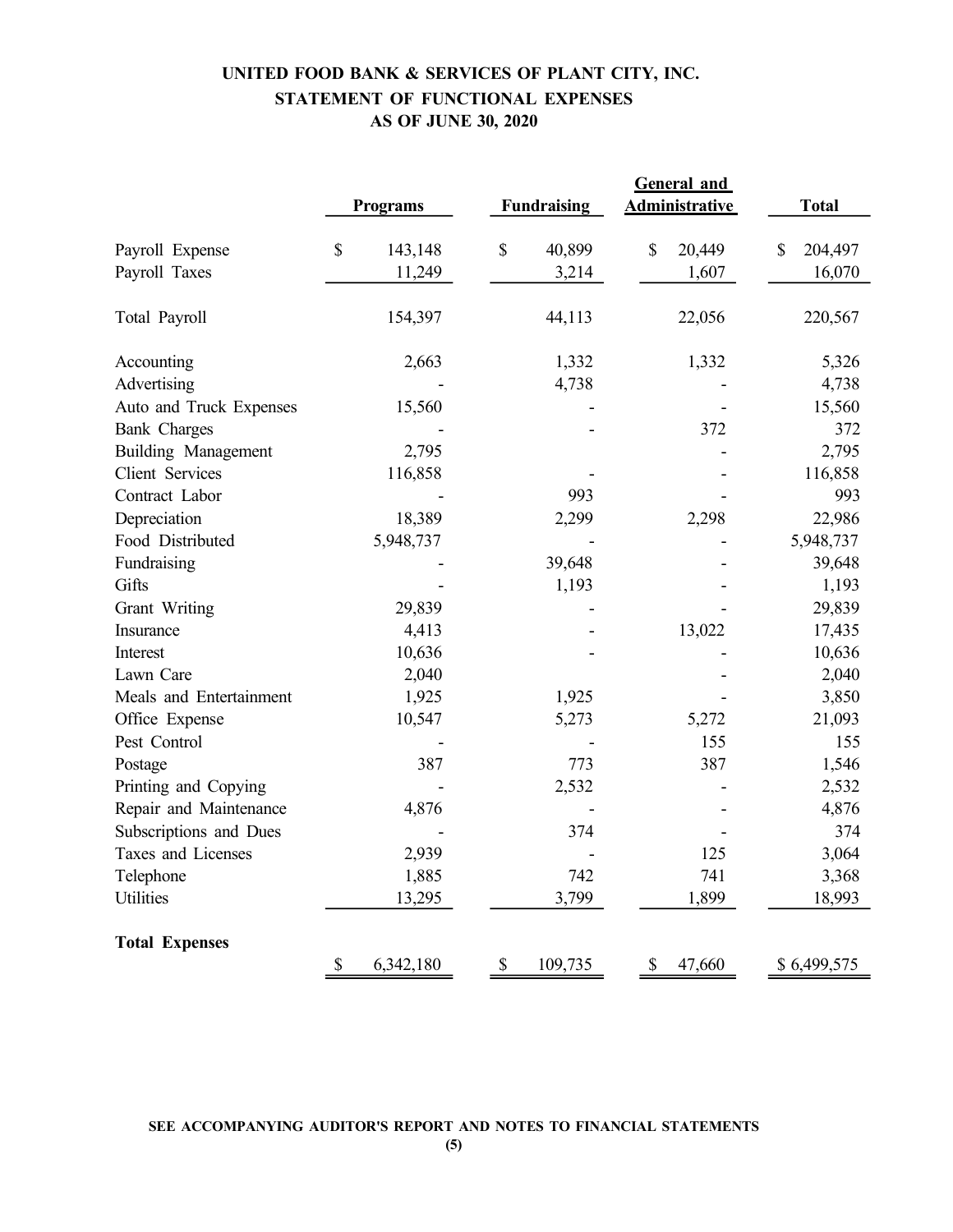# UNITED FOOD BANK & SERVICES OF PLANT CITY, INC. STATEMENT OF CASH FLOWS AS OF JUNE 30, 2020

### CASH FLOWS FROM OPERATING ACTIVITIES

| UNITED FOOD BANK & SERVICES OF PLANT CITY, INC.                                                      |                            |
|------------------------------------------------------------------------------------------------------|----------------------------|
| STATEMENT OF CASH FLOWS<br>AS OF JUNE 30, 2020                                                       |                            |
| <b>CASH FLOWS FROM OPERATING ACTIVITIES</b>                                                          |                            |
| Cash Received From:                                                                                  |                            |
| Contributions, Fundraising and Grants<br>Rental Income                                               | \$ 748,956<br>27,950       |
| Investment Income<br>Cash Paid For Expenses                                                          | 162<br>(517,077)           |
| Net Cash Provided/(Used) by Operating Activities                                                     | 259,991                    |
| <b>CASH FLOWS FROM INVESTING ACTIVITIES</b>                                                          |                            |
| Purchases of Property, Plant, and Equipment - net                                                    | (33,608)                   |
| Net Cash Provided/(Used) by Investing Activities                                                     | (33,608)                   |
| <b>CASH FLOWS FROM FINANCING ACTIVITIES</b>                                                          |                            |
| Payroll Protection Plan Note Payable<br>Payments of Long-Term Debt                                   | 36,712<br>(11, 911)        |
| Net Cash Provided by Financing Activities                                                            | 24,801                     |
| <b>NET INCREASE/(DECREASE) IN CASH</b>                                                               | 251,184                    |
| CASH, BEGINNING OF YEAR                                                                              | 337,747                    |
| CASH, END OF YEAR                                                                                    | 588,931                    |
| RECONCILIATION OF CHANGE IN NET ASSETS TO NET CASH<br>PROVIDED/(USED) BY OPERATING ACTIVITIES        |                            |
| Change in Net Assets                                                                                 | \$<br>243,705              |
| ADJUSTMENTS TO RECONCILE CHANGE IN NET ASSETS TO NET CASH<br>PROVIDED/(USED) BY OPERATING ACTIVITIES |                            |
| Depreciation                                                                                         | 22,986                     |
| Increase in Inventory<br>Increase in Other Current Assets                                            | (17, 475)<br>(502)         |
| Increase in Accrued Expenses<br>Increase in Other Current Liabilities                                | 3,396<br>7,881             |
| Net Cash Provided/(Used) by Operating Activities                                                     | \$259,991                  |
| SUPPLEMENTAL CASH FLOW DISCLOSURES                                                                   |                            |
| NONCASH OPERATING ACTIVITIES                                                                         |                            |
| Food Contributions<br>Food and Groceries Distributed                                                 | \$5,966,212<br>(5,948,737) |
| Net noncash activities                                                                               | 17,475                     |
| <b>INTEREST PAID</b>                                                                                 | 10,636                     |
| SEE ACCOMPANYING AUDITOR'S REPORT AND NOTES TO FINANCIAL STATEMENTS<br>(6)                           |                            |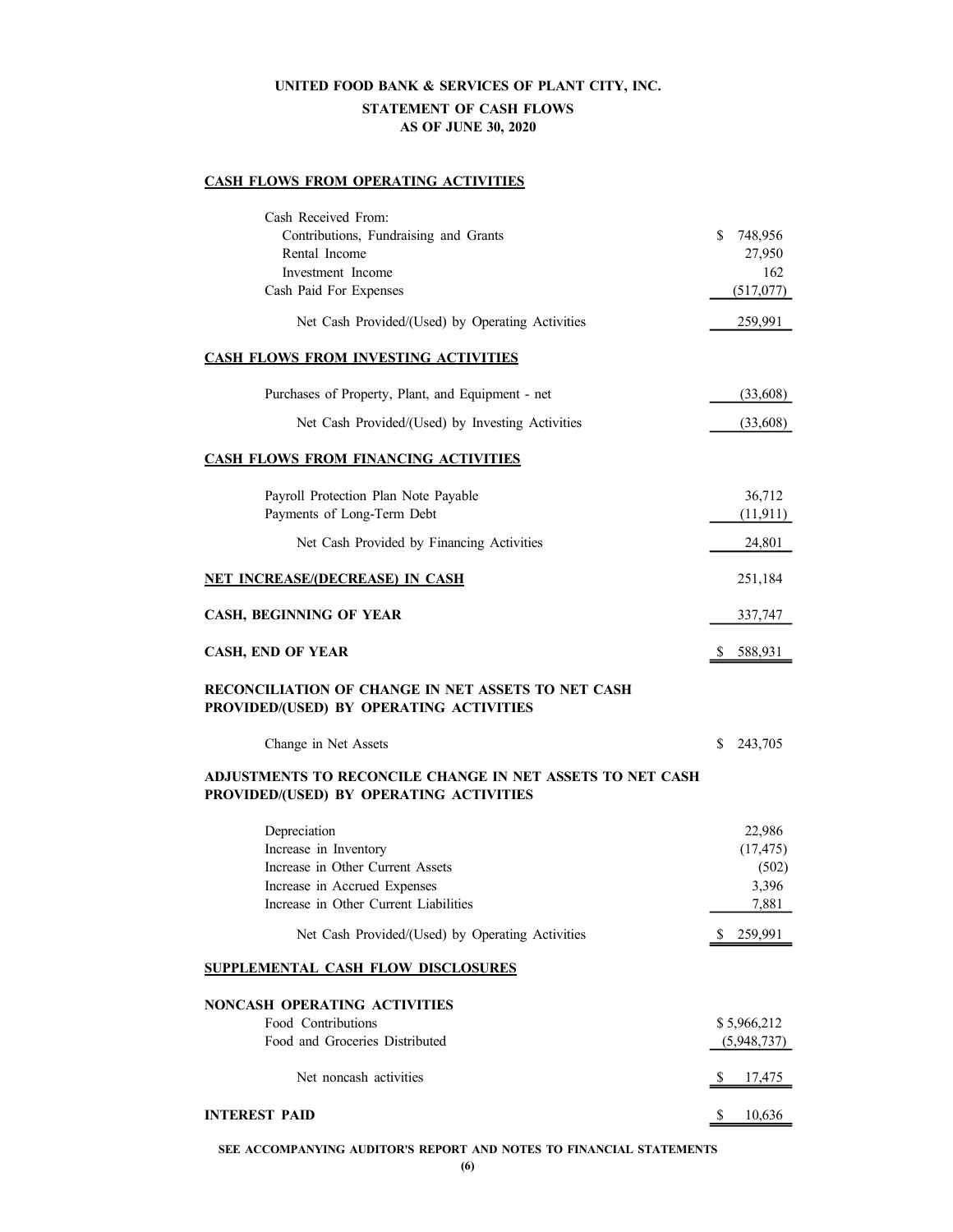### NOTE A – DESCRIPTION OF ORGANIZATION

The United Food Bank & Services of Plant City, Inc. ("the Organization") provides temporary assistance with EXECT UNITED FOOD BANK & SERVICES OF PLANT CITY, INC.<br>
NOTES TO THE FINANCIAL STATEMENTS<br>
FOR THE YEAR ENDED JUNE 30, 2020<br>
NOTE A – DESCRIPTION OF ORGANIZATION<br>
The United Food Bank & Services of Plant City, Inc. ("the Or Hillsborough County.

The Organization's motto, "A Hand-up not a Hand-out" is actualized by accepting clients by referral only and UNITED FOOD BANK & SERVICES OF PLANT CITY, INC.<br>
NOTES TO THE FINANCIAL STATEMENTS<br>
FOR THE VEAR ENDED JUNE 30, 2020<br>
NOTE A – DESCRIPTION OF ORGANIZATION<br>
The United Food Bank & Services of Plant City, Inc. ("the Organiza **CORTE ACTE CORT CONSTRANCE SOF PLANT CITY, INC.**<br> **NOTE A – DESCRIPTION OF ORGANIZATION**<br>
The United Food Bank & Services of Plant City, Inc. ("the Organization") provides temporary assistance with<br>
food, personal hygiene **EXECT THE FRANCISE OF PLANT CITY, INC.**<br> **EXECUTE ATTENTANTS FOR THE FEAREMED JUNE 30, 2020**<br> **NOTE A – DESCRIPTION OF ORGANIZATION**<br>
The United Food Bank & Services of Plant City, Inc. ("the Organization") provides tempo donated so they are not wasted. between the main is the Assets With Donor Restriction - Net assets whose use of the proposed restriction. Cannot Conoration's method out an illustriction, the Chromor Assets Minipoly and the chromor and local government ag A personal and work of the control is a studied by accepting clients by referral only and informations, studied points are not are not are not are not are not are not are not are not informations, subject to mean in the su **NOTE A – DESCRIPTION OF ORGANIZATION**<br>The United Food Bank & Services of Plant City, Ine. ("the Organization") provides temporary assistance with<br>final shown hygiene tiems and other Last Resort Assistance to needy familie The United Food Bank & Services of Plant City, Ine. ("the Organization") provides temporary assistance with<br>Finliborotoph County.<br>
Finliborotoph County.<br>
Financial position research and other Last Resort Assistance to need

The primary fundraisers for the Organization are a "Celebrity Chef Dinner" and a "Empty Bowls" event which are held annually. Business sponsorships and ticket sales provide the necessary funding.

### NOTE B – SUMMARY OF SIGNIFICANT ACCOUNTING POLICIES

#### Basis of Presentation:

assets: net assets without donor restriction and net assets with donor restriction.

- 
- purpose restrictions.

organizations, state and local government agencies. The Organization also maintains reciprocity with other donated so they are not wasted.<br>
The primary fundraisers for the Organization are a "Celebrity Chef Dinner" and a " agencies in Hillshorough County in order to meet its needs and to provide an outlet for surplus items that are<br>donated so they are not wasted.<br>The primary fundraisers for the Organization are a "Celebrity Chef Dimer" and a donated so they are not wasted.<br>The primary fundraisers for the Organization are a "Celebrity Chef Dinner" and a "Empty Bowls" event which are<br>held annually. Business sponsorships and ticket sales provide the necessary fun The primary fundraisers for the Organization are a "Celebrity Chef Dinner" and a "Empty Bowls" event which are<br>held annually. Business sponsorships and ticket sales provide the necessary funding.<br>NOTE B – SUMMARY OF SIGNIF The primary tundraisers for the Organization are a "Celebrity Chet Dimner" and "Empty Bowis" event which are held amually. Business sponsorships and ticket sales provide the necessary funding.<br>
NOTE B – SUMMARY OF SIGNIFIC held annually. Business sponsorships and ticket sales provide the necessary tunding.<br> **NOTE B – SUMMARY OF SIGNIFICANT ACCOUNTING POLICIES**<br> **Basis of Presentation:**<br>
The financial statements of the organization have been **NOTE B – SUMMARY OF SIGNIFICANT ACCOUNTING POLICIES**<br> **Rasis of Presentation:**<br>
The fimancial statements of the organization have been prepared on the accrual basis of accounting. The<br>
Organization reports information reg restrictions were met in the year the contribution was received. The manutal sasterless on the ogganzial on the other here is pepare of the financial statements of the specific mechanic according to two classes of net assets without donor restriction and net assets with donor restrictio organization reports miontimator regating is mannear position and activities according to two classes or net assets with donor restriction. Ale assets with donor restriction - Net assets that are not subject to donor-impos

#### Estimates:

actual results may differ from those estimates.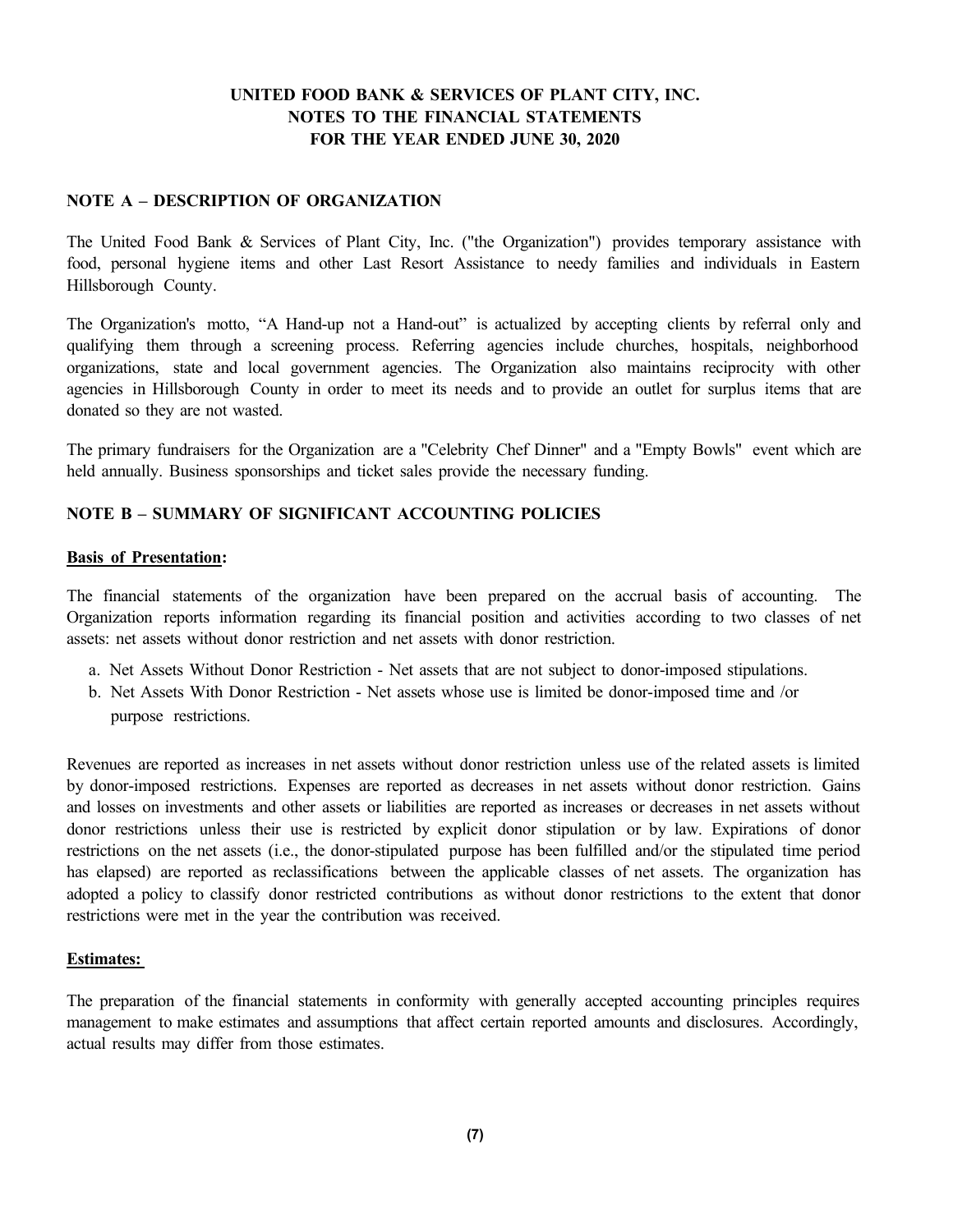#### Cash and Cash Equivalents:

Cash and cash equivalents include certificates of deposit with original maturities of three months or less.

#### Financial Instruments:

The following methods and assumptions were used to estimate the fair value of each class of financial instrument:

Cash and Cash Equivalents – the carrying amount approximated fair value due to the short-term maturity of these instruments.

Long-Term Debt – the carrying value approximates market value based on prevailing market conditions.

# Property, Plant, and Equipment

Property, plant, and equipment is recorded at cost, or in the event of contributed property, at fair market value at FOR THE VEAR ENDED JUNE 30, 2020<br>
Cash and Cash Equivalents:<br>
Cash and cash equivalents:<br>
Financial Instruments:<br>
The following methods and assumptions were used to estimate the fair value of each class of financial instr **Cash and Cash Equivalents:**<br>Cash and eash equivalents include certificates of deposit with original maturities of three months or less.<br>Financial Instruments:<br>The following methods and assumptions were used to estimate t and equipment with a cost in excess of \$200 are capitalized. **Financial Instruments:**<br>
The following methods and assumptions were used to estimate the fair value of each class of financial instruments.<br>
Cash and Cash Equivalents – the earrying value approximates market value based

#### Volunteer Contributions:

A substantial number of unpaid volunteers have made significant contributions of their time to maintain the services because no objective basis is available to measure the value of such donations.

The costs of providing the various programs have been summarized on a functional basis in the statement of Cosh and Cosh Equivalents – the carrying amount approximated fair value due to the short-term maturity of these<br>instruments.<br> **Property, Plant, and Equipment**<br> **Property, plant, and Equipment**<br> **Property, plant, and Equipm** Instruments.<br> **Property, Plant, and Equipment**<br> **Property, Plant, and Equipment**<br> **Property, Plant, and equipment**<br> **Property, plant, and equipment**<br> **Property, plant, and equipment**<br> **Property, plant, and equipment** is re **Long-Term. Debt** – the carrying value approximates market value based on prevailing market conditions.<br> **Property, plant, and equipment**<br> **Property, plant, and equipment**<br> **Property, plant, and equipment** is recorded at programs based on a ratio of the program's total expenses to the total Organization expenses. the date of the contributions. Depreciation is recorded using the strught-line method over the estimated useful life<br>of the building and an accelerated method (5 to 7 years) on assets other than the building. Acquisitions of the building and ancelerated method (5 to 7 years) on assets other than the building. Acquisitions of property and equipment with a cost in excess of \$200 are capitalized.<br>
A aubstantial number of unpaid volunteers hav

#### Income Tax Status:

Income taxes are not provided for in the financial statements since the Organization is exempt form federal and aware of any activities that would jeopardize the Organization's tax-exempt status.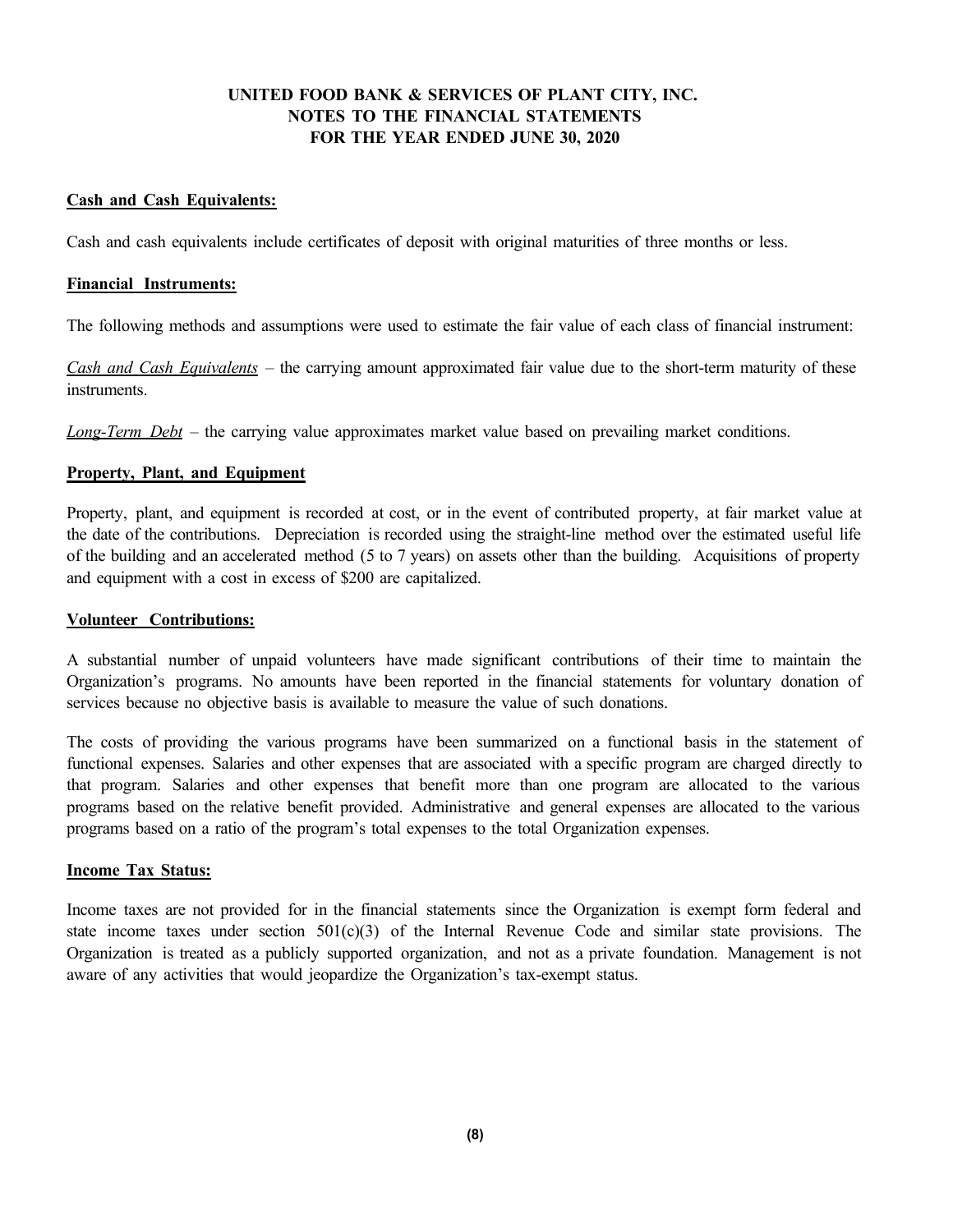#### Concentration of Credit Risk:

Financial instruments which potentially subject the Organization to concentrations of credit risk consist principally **CORGANT CORGANT CORGANT CORGANT CORGANT CORGANT CORGANT CONCESS IT THE VEAR ENDED JUNE 30, 2020**<br> **Concentration of Credit Risk:**<br>
Financial instruments which potentially subject the Organization to concentrations of cred has not experienced any losses from its deposits.

#### NOTE C – DONATED GOODS

DOTES TO THE FINANCIAL STATEMENTS<br>
NOTES TO THE FINANCIAL STATEMENTS<br>
FOR THE VEAR ENDED JUNE 30, 2020<br>
of Credit Risk:<br>
ments which potentially subject the Organization to concentrations of credit risk consist principall Solution of a November and December by placing barrels in grocery stores, schools,<br>
In addition, domaions of food and supplies are received from grocery stores, hiventory<br>
are recorded in pounds. Valuation of ending invent s a food drive in November and December by placing barrels in grocery stores, schools,<br>
In addition, donations of food and supplies are received from grocery stores. Inventory<br>
are recorded in pounds. Valuation of ending i s a lood drive in November and December by placematis in grocery stores, schools,<br>
In addition, donations of food and supplies are received from grocery stores. Inventory<br>
are recorded in pounds. Valuation of ending invent Financial instruments which potentially subject the Organization to concentrations of credit risk consist principally<br>
the ansh. The Organization places is cash with creditworthy, high quality financial institutions. The and encodence of the secured and specifical specifical specific of cash. The Organization places its eash with creditworthy, high quality financial institutions. The Organization<br>has not experienced any losses from its de UNITED FOOD BANK & SERVICES OF PLANT CITY, INC.<br>
NOTES TO THE FINANCIAL STATEMENTS<br>
FOR THE VEAR ENDED JUNE 30, 2020<br>
Concentration of Credit Risk:<br>
Financial instruments which potentially subject the Organization to conce **UNITED FOOD BANK & SERVICES OF PLANT CITY, INC.**<br> **SOTTHE FINANCIAL STATEMENTS**<br> **FOR THE VEAR ENDED JUNE 30, 2020**<br> **Concentration of Credit Risk:**<br> **Financial instruments which potentially subject the Organization to co EXECT THE FRAM DEATE ARE REFAIL STATEMENTS**<br> **FRAM DEATE ARE VEAR ENDED JUNE 30, 2020**<br> **Concentration of Credit Risk:**<br> **Francial instruments which potentially** subject the Organization to concentrations of credit risk prices per unit. Estimated ending inventory is as follows:

| Beginning                | 506,806 |  |
|--------------------------|---------|--|
| Donated/Distributed, net | 17.475  |  |
| Ending                   | 524,281 |  |

# NOTE D – LONG TERM DEBT

Long-term debt at June 30, 2020 consists of a note payable in monthly installments, currently \$1,879, including

Annual maturities of long-term debt is as follows:

| d ending inventory is as follows: | . In addition, donations of food and supplies are received from grocery stores. Inventory<br>are recorded in pounds. Valuation of ending inventory is based on local grocery retail                                                                             |
|-----------------------------------|-----------------------------------------------------------------------------------------------------------------------------------------------------------------------------------------------------------------------------------------------------------------|
| g<br>Distributed, net             | \$<br>506,806<br>17,475<br>$\boldsymbol{\mathsf{S}}$<br>524,281                                                                                                                                                                                                 |
| <b>RM DEBT</b>                    |                                                                                                                                                                                                                                                                 |
| g-term debt is as follows:        | 30, 2020 consists of a note payable in monthly installments, currently \$1,879, including<br>ch matures February 17, 2036. The interest rate and payment change February 17, 2023<br>reafter. The note is secured by a mortgage on the Organization's property. |
| 2021                              | $\mathbb{S}$<br>12,589                                                                                                                                                                                                                                          |
| 2022                              | 13,086                                                                                                                                                                                                                                                          |
| 2023                              | 13,601                                                                                                                                                                                                                                                          |
| 2024                              | 14,138                                                                                                                                                                                                                                                          |
| 2025                              | 14,695                                                                                                                                                                                                                                                          |
| Thereafter                        | 195,375                                                                                                                                                                                                                                                         |
|                                   | 263,484                                                                                                                                                                                                                                                         |
| 'ABLE                             |                                                                                                                                                                                                                                                                 |
|                                   | odventore of the Covid 10 covernment related Dovroll Drotection Dlan program and                                                                                                                                                                                |

#### NOTE E – NOTE PAYABLE

The Organization took advantage of the Covid-19 government related Payroll Protection Plan program and **NOTE D – IONG TERM DEBT**<br>
Long-term debt at June 30, 2020 consists of a note payable in monthly installments, currently \$1,879, including<br>
interest at 3.875%, which matures at 3.875%, which matures at 3.87%, which mature end of December 2020.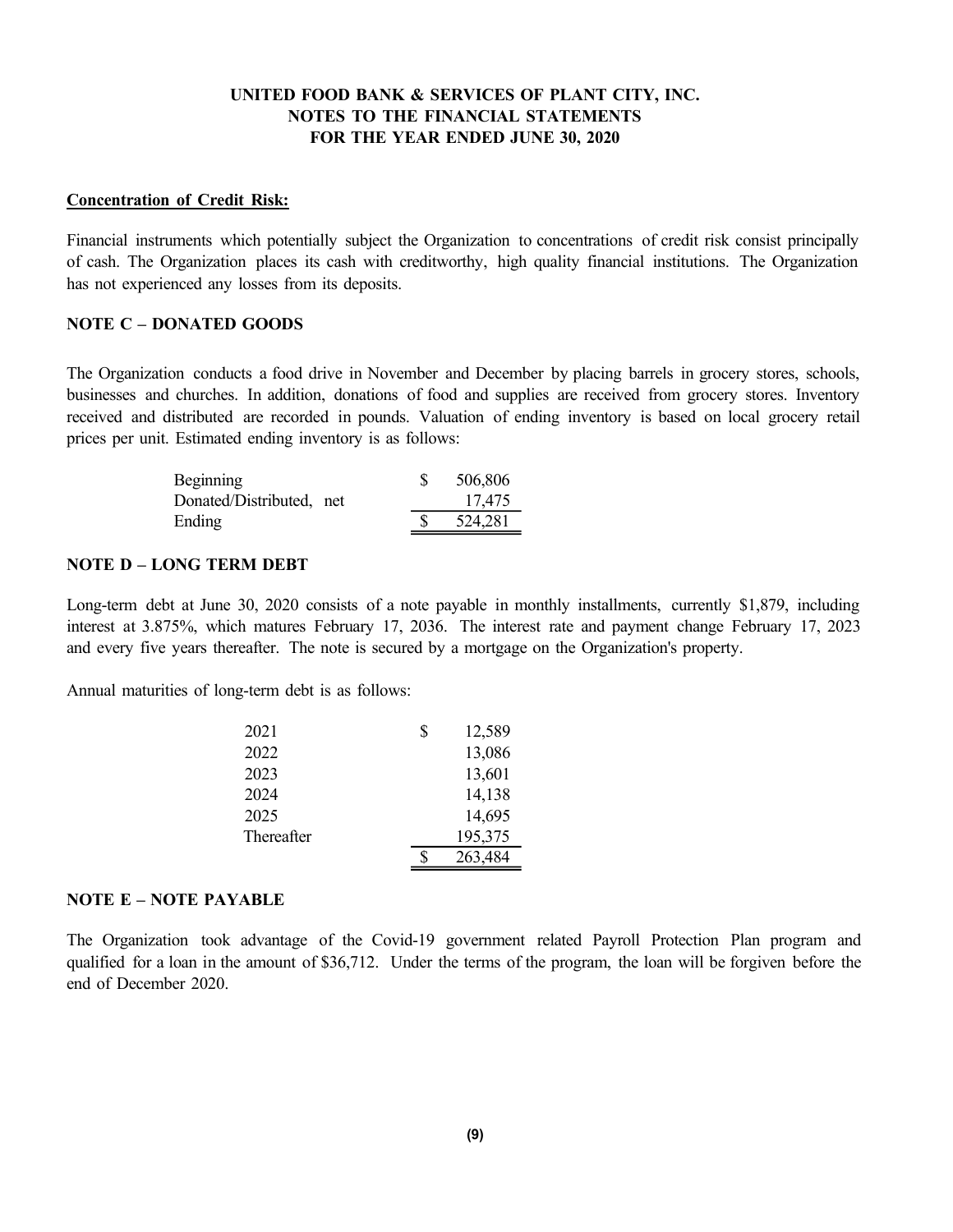# NOTES TO THE FINANCIAL STATEMENTS FOR THE YEAR ENDED JUNE 30, 2020 UNITED FOOD BANK & SERVICES OF PLANT CITY, INC.

UNITED FOOD BANK & SERVICES OF PLANT CITY, INC.<br>NOTES TO THE FINANCIAL STATEMENTS<br>FOR THE YEAR ENDED JUNE 30, 2020<br>NOTE F – UNITED WAY FUNDING<br>The Organization receives United Way funds for emergency temporary assistance w The Organization receives United Way funds foremergency temporary assistance with food, baby food, baby UNITED FOOD BANK & SERVICES OF PLANT CITY, INC.<br>
NOTES TO THE FINANCIAL STATEMENTS<br>
FOR THE YEAR ENDED JUNE 30, 2020<br>
NOTE F – UNITED WAY FUNDING<br>
The Organization receives United Way funds for emergency temporary assistan Hillsborough County.

The Organization is presented as a United Way participating agency and provides non-financial support to the annual United Way campaign.

# NOTE G – SUBSEQUENT EVENTS

Management has considered subsequent events up to the date that this report was available to be issued.

# NOTE H – LIQUIDITY

NOTE **H** – UNITED WAY FUNDING<br>The Organization receives United Way funds for emergency temporary assistance with food, baby food, baby<br>diapers and personal hygiene items. Services are provided to low-income and homeless fa **NOTE F – LINITED WAY FUNDING**<br>The Organization receives United Way funds for emergency temporary assistance with food, baby food, baby<br>diapers and personal hygiene items. Services are provided to low-income and homeless f **SOTE F – UNITED WAY FUNDING**<br>The Organization receives United Way funds for emergency temporary assistance with food, baby food, baby<br>diapers and personal hygiene items. Services are provided to low-income and homeless fa EXPERT F - UNTED WAT FUNDING<br>The Organization receives United Way funds for emergency temporary assistance with food,<br>diapers and personal hygiene items. Services are provided to low-income and homeless fa<br>diapers and pers diapers and personal hygiene items. Services are provided to low-income and homeless families in Eastern<br>Fillshorough County.<br>The Organization is presented as a United Way participating agency and provides non-financial su Hillsborough County.<br>
The Organization is presented as a United Way participating agency and provides non-financial support to the<br>
annual United Way campaign.<br> **NOTE G – SUBSEQUENT EVENTS**<br>
Management has considered subse The Organization is presented as a United Way participating agency and provides non-financial support to the annual United Way campaign.<br> **NOTE G – SUBSEQUENT EVENTS**<br>
Management has considered subsequent events up to the

assets to be available as its general expenditures, liabilities, and other obligations come due.

# NOTE I – EFFECT OF CURRENT ECONOMIC CONDITIONS ON CONTRIBUTIONS

Management has considered subsequent events up to the date that this report was available to be issued.<br> **NOTE H – LIQUIDITY**<br>
United Food Bank & Services of Plant City, Inc. has S588,931 of financial assets available with When the contributors and grants for the same standard and grants and grants to continue in the continue giving amounts consider the continue scontinue schemes a set and the prior of the balance sheet date to meet cash ne **NOTE H – LIQUIDITY**<br>
United Food Bank & Services of Plant City, Inc. has \$588,931 of financial assets available within one year of the<br>
bulance sheet date to meet cash needs for general expenditures consisting of cash of **EXECT CORGETS**<br> **CORGETS** United Food Bank & Services of Plant City, Inc. has \$588,931 of financial assets available within one year of the balance sheet date to meet ceah needs for general expenditures consisting of ceah For the duck of Plant City, Inc. has \$588,931 of financial assets available within one year of the United Food Bank & Services of Plant City, Inc. has S988,931 of financial assets available for general chancial assets are to which it continues may be dependent on the above factors.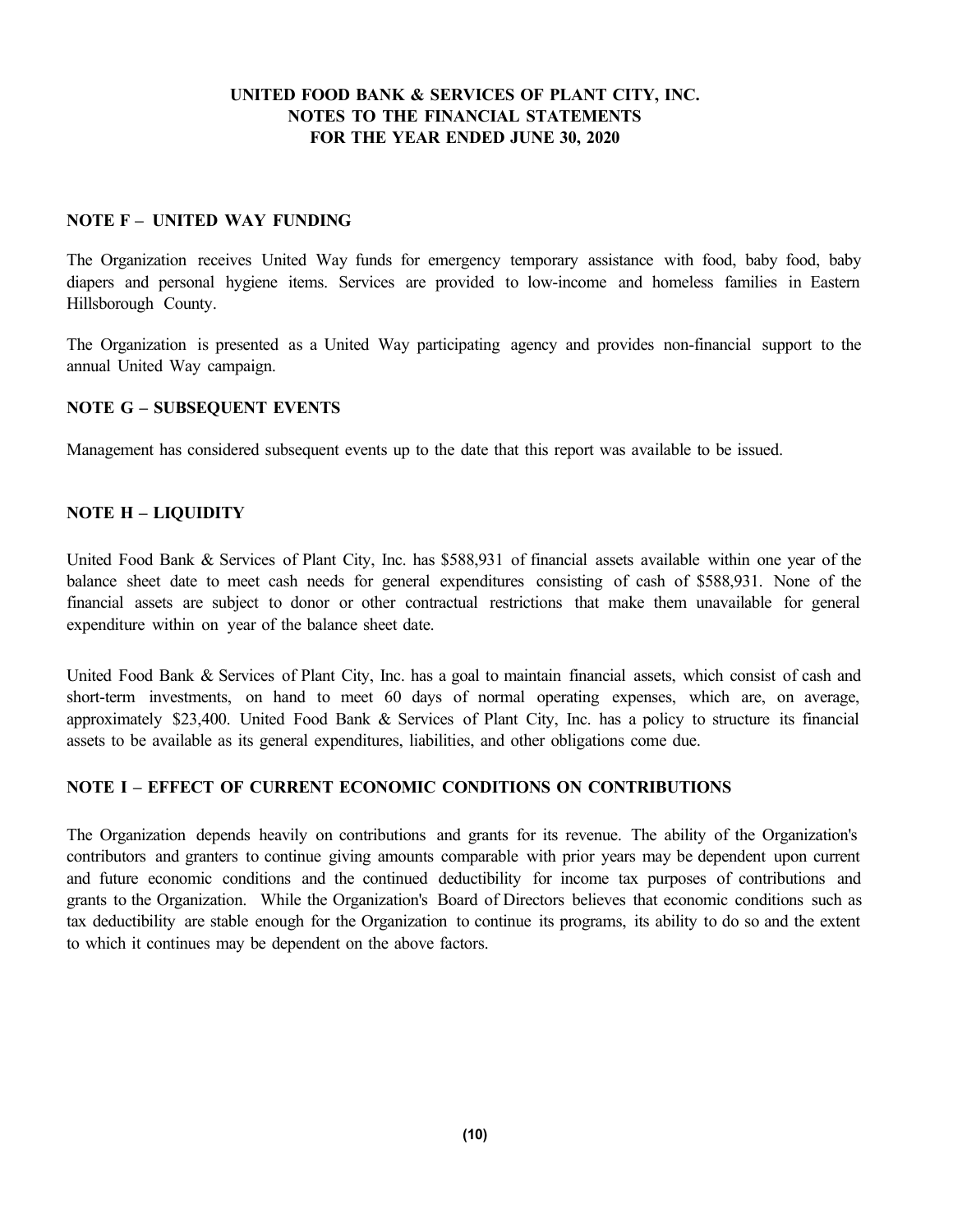### NOTE J – FAIR VALUE MEASUREMENTS

**EXECTS OF PLANT CITY, INC.**<br> **FOR THE FINANCIAL STATEMENTS**<br> **FOR THE YEAR ENDED JUNE 30, 2020**<br> **NOTE J – FAIR VALUE MEASUREMENTS**<br>
Financial Accounting Standards Board (FASB) Accounting Standards Codification (ASC) 820, UNITED FOOD BANK & SERVICES OF PLANT CITY, INC.<br>
NOTES TO THE FINANCIAL STATEMENTS<br>
FOR THE YEAR KNDED JUNE 30, 2020<br>
NOTE J – FAIR VALUE MEASUREMENTS<br>
Financial Accounting Standards Board (FASB) Accounting Standards Codif **UNITED FOOD BANK & SERVICES OF PLANT CITY, INC.**<br> **VOTES TO THE FINANCIAL STATEMENTS**<br> **FOR THE VEAR ENDED JUNE 30, 2020**<br> **NOTE J – FAIR VALUE MEASUREMENTS**<br> **Financial Accounting Standards Board (FASB)** Accounting Stand UNITED FOOD BANK & SERVICES OF PLANT CITY, INC.<br>
NOTE J – FAIR VALUE MEASUREMENTS<br>
FOR THE YEAR ENDED JUNE 30, 2020<br>
NOTE J – FAIR VALUE MEASUREMENTS<br>
Financial Accounting Standards Board (FASB) Accounting Standards Codifi **UNITED FOOD BANK & SERVICES OF PLANT CITY, INC.**<br> **NOTES TO THE FINANCIAL STATEMENTS**<br> **FOR THE VEAR ENDED JUNE 30, 2020**<br> **NOTE J – FAIR VALUE MEASUREMENTS**<br> **Financial Accounting Standards** Board (FASB) Accounting Stand value hierarchy under FASB ASC 820 are described as follows: **INITED FOOD BANK & SERVICES OF PLANT CITY, INC.**<br> **NOTE J – FAIR VALUE MEASUREMENTS**<br> **FOR THE VEAR ENDED JUNE 30, 2020**<br> **NOTE J – FAIR VALUE MEASUREMENTS**<br> **Financial Accounting Standards Board (FASB) Accounting Standa** FOR THE YEAR ENDED JUNE 30, 2020<br>
NOTE J – FAIR VALUE MEASUREMENTS<br>
IFnancial Accounting Sundards Board (IFASIB) Accounting Sundards Codification (ASC) 820, *Fair Value*<br>
Measurements and *Discolause*, provides the frimewo **Financial Accounting Standards Foard (FASE)** Accounting Standards Codification (ASC) 820, *Fair Value Measurements and Disclosures*, provides the framework for measuring fair value. That framework provides a fair *Market* that are observable for the asset or liability; (4) inputs that are derived principally from or corroborated by **NOTE J – FAIR VALUE MEASUREMENTS**<br> **Financial Accounting Standards Board (FASB)** Accounting Standards Codification (ASC) 820, *Fair Value Measurements and Disclosures*, provides the framework for measuring fair value. Tha

#### Level 1

that the Organization has the ability to access. The balanced mutual funds are in this category.

#### Level 2

Level 1<br>Inputs to the valuation methodology are unadjusted quoted prices for identical assets or liabilities in active markets<br>fund the Organization has the ability to access. The balanced mutual funds are in this category Inputs to the valuation methodology are unadjusted quoted prices for identical assets or liabilities in active markets<br>that the Organization has the ability to access. The balanced nutual funds are in this category.<br>Level level 2 input must be observable for substantially the full term of the asset or liability. value hierarchy that prioritizes the inputs to valuation techniques used to measure fair value. The hierarchy gives<br>the highest priority to unadjusted quoted prices in earlier markets for identical assets or liabilities (l the highest priority 'to unadjusted quoted prices in active 'markets for identical assets or liabilities (evel 1<br>measurements) and the lowest priority to unobservable inputs (level 3 measurements). The three levels of the measurements) and the lowest priority to unobservable inputs (level 3 measurements). The three levels of the fair value hierarchy under FASB ASC 820 are described as follows:<br>
Level 1<br>
Level 1<br>
Level 1<br>
In the the valuatio

#### Level 3

that are observable mathe or the asset or inability; (4) inputs that are derived principaly from or concretorated by<br>observable market date by correlation or other means. If the asset or liability has a specified (contract observable market is the observable for substantial programs). If the asset or hability, the fell bend 2 input must be observable for substantially the full term of the asset or lability.<br> *Level 3*<br> **Drowns** to the valuat Level 2 mput must be observable lor substantially the full term of the saset or habitily.<br>
Level 3<br>
Level 3<br>
Level 3<br>
Inhputs to the valuation methodology are unobservable and significant to the fuir value measurements. Th inputs and minimize the use of unobservable inputs.

observable inputs and minimize the use of unobservable inputs.

Inventories are stated using Level 2 measurements.

# NOTE K – COST ALLOCATION

predetermined rate based on its indirect cost rate.